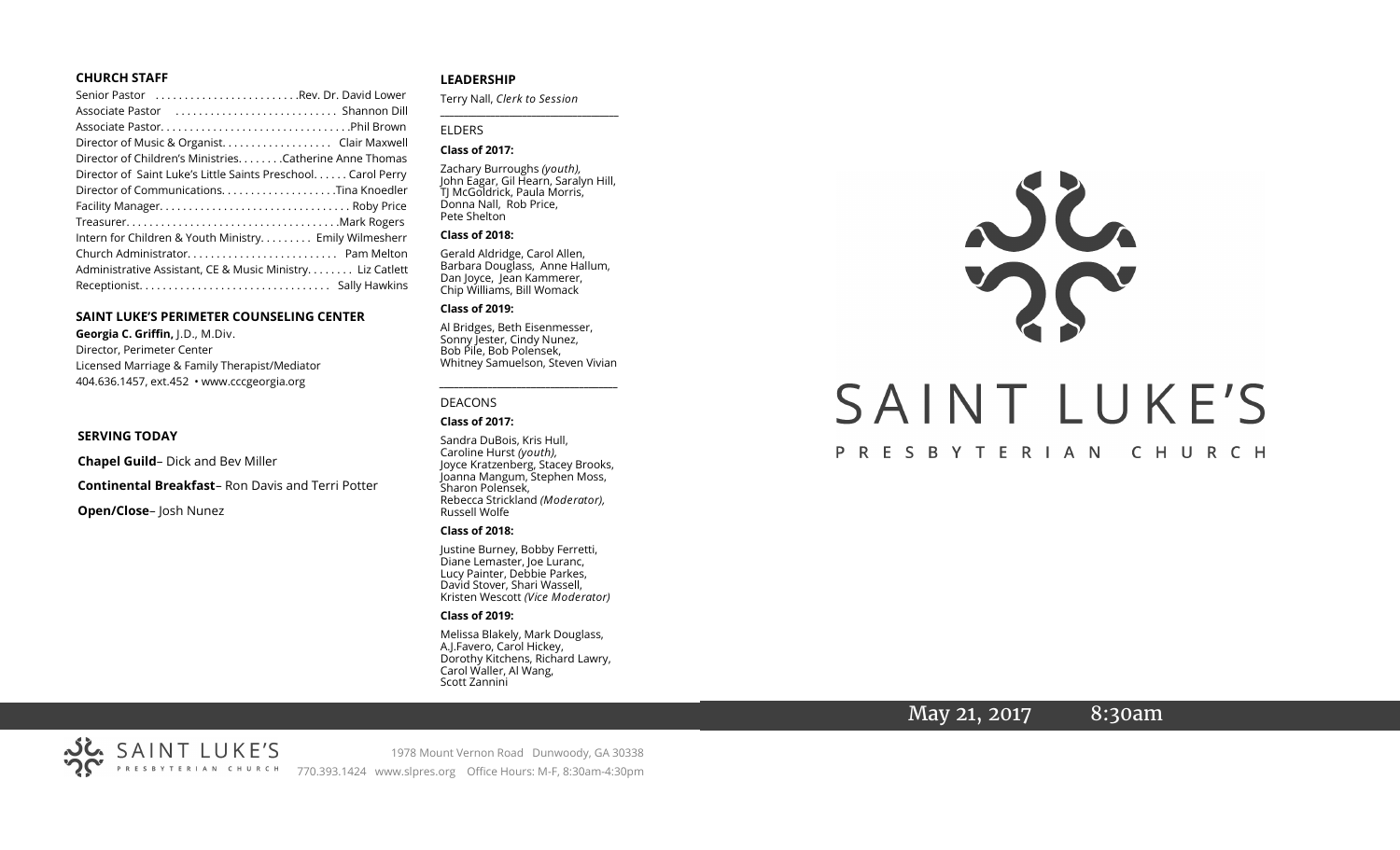

1978 Mount Vernon Road • Dunwoody, Georgia 30338 770.393.1424 • www.slpres.org

# **May 21, 2017**

Sixth Sunday of Easter

#### **Liturgical Color:** White

*White is used on days we celebrate the redemptive work of Jesus Christ, such as Easter, Christmas and Communion Sundays.*

#### **SUNDAY SCHEDULE**

8:30am Chapel Communion Service 9:30am Sunday School 11:00am Sanctuary Worship Service *Nursery available at all services and Sunday School.*

# MISSION

Responding to God's call and empowered by the Holy Spirit, we invite all to join us in knowing, serving, and sharing Jesus Christ here and around the world.

#### VISION

To be a beacon of faith, hope, and love– every member an active disciple in Christ's ministry.

# **WELCOME, GUESTS!**

We are delighted you are worshipping with us.

**DURING** the Welcome, please print the requested information on the Friendship Pad and pass the Friendship Pad down the pew.

**AFTER** the worship service, please join us outside the Chapel where our Pastors will be available to answer questions and provide you with a loaf of freshly-baked bread.

**FOR MORE** information about our programs, ministries or membership, please contact one of our Pastors at 770.393.1424, or visit our website: slpres.org.

#### **THAT ALL MAY WORSHIP**

**ASSISTIVE** hearing devices, large print hymnals, large print bulletins and back cushions are available. Please contact an usher for further assistance. histext **CHILDREN'S WORSHIP** notebooks

and activity sheets are available on the table just outside the Chapel doors. For your convenience, there is a Family Restroom located in the hallway of the administrative offices, on the first floor, near the main lobby.

**CAMP LITTLE SAINTS**— Saint Luke's Preschool & Kindergarten is offering a fun camp for kids who turned 2 by September 1, 2016 through kids who have completed Kindergarten. 4 days each week, 9 a.m. - 1 p.m. Space is limited. Contact Carol Perry at 770.393.1424 ext. 240.

**GETTING SPACY** // May 30 – June 2 // Blast off for fun as we learn what it takes to be an astronaut! We'll suit up and climb aboard the SLLS Spaceship to explore the planets in our solar system. Along the way we'll make edible moon rocks and Martian Slime!

**TAKE ME OUT TO THE BALLGAME** // June 5 – June 8 // Grab your baseball hat and hit the SLLS ballpark! Our ball players will spend lots of time with balls of all kinds during the week. There will be plenty of ballpark snacks and we'll take home our own personalized trading cards!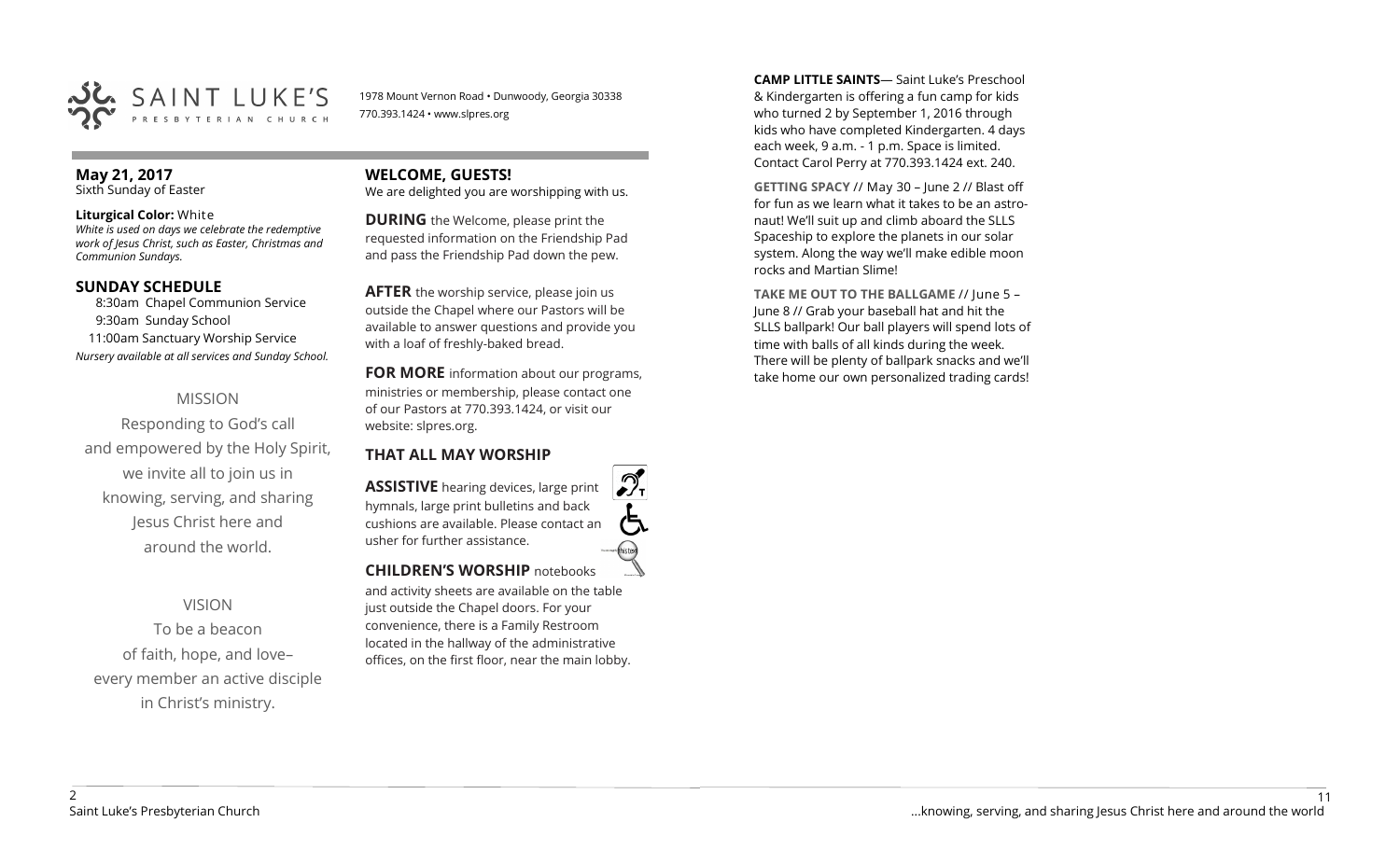# YOUTH MINISTRY

**Phil Brown philbrown@slpres.org / 770.393.1424 ext. 238 Emily Wilmesherr emilywilmesherr@slpres.org/ 770.393.1424 ext. 234**   $\_$  ,  $\_$  ,  $\_$  ,  $\_$  ,  $\_$  ,  $\_$  ,  $\_$  ,  $\_$  ,  $\_$  ,  $\_$  ,  $\_$  ,  $\_$  ,  $\_$  ,  $\_$  ,  $\_$  ,  $\_$  ,  $\_$  ,  $\_$  ,  $\_$  ,  $\_$  ,  $\_$  ,  $\_$  ,  $\_$  ,  $\_$  ,  $\_$  ,  $\_$  ,  $\_$  ,  $\_$  ,  $\_$  ,  $\_$  ,  $\_$  ,  $\_$  ,  $\_$  ,  $\_$  ,  $\_$  ,  $\_$  ,  $\_$  ,

#### **YOUTH SUNDAY SCHOOL**

Youth will meet upstairs in the Youth Room from 9:30-10:30am

#### **YOUTH GROUP**

Six Flags!

## **VACATION BIBLE SCHOOL 2017**

We are looking for five youth volunteers to help with the gathering time for VBS , June 12- 15. This includes skits, music, and energizers. Talk to Phil if you are interested. If you want to help in other areas of VBS, the volunteer sign-up sheet is on the wall in the pre-school area.

#### **VBS VOLUNTEER TRAINING**

If you are volunteering with VBS this year, please attend the following training: June 4, 12-1pm at Saint Luke's, Room 231/233.

#### **MARK YOUR CALENDARS**

**May 21:** Six Flags (details on SLPC website)

**May 28:** No Sunday School or Youth Group (Memorial Day Weekend)

# MUSIC MINISTRY

**Clair Maxwell clairmaxwell@slpres.org / 770.393.1424 ext. 227** 

#### **SUMMER MUSIC**

We are currently scheduling music for our summer worship services while our choirs take the summer off. If you play an instrument, take music lessons, or can't sing with the choirs during the year, this is your chance to share your gifts with the congregation. Music is needed at the 8:30 and 11am services from June 11 through August 20. All singers and instrumentalists are welcome and appreciated! Contact Clair Maxwell if interested.

\_\_\_\_\_\_\_\_\_\_\_\_\_\_\_\_\_\_\_\_\_\_\_\_\_\_\_\_\_\_\_\_\_\_\_\_\_\_\_\_\_\_\_\_\_\_\_\_\_\_\_\_\_\_\_\_\_\_\_\_\_\_\_\_\_\_\_\_\_\_\_\_\_\_\_\_\_\_\_\_\_\_\_\_\_\_\_\_\_\_\_\_\_\_\_\_\_\_\_\_

# **In Preparation for Worship**

When despair for the world grows in me and I wake in the night at the least sound in fear of what my life and my children's lives may be, I go and lie down where the wood drake rests in his beauty on the water, and the great heron feeds. I come into the peace of wild things who do not tax their lives with forethought of grief. I come into the presence of still water. And I feel above me the day-blind stars waiting with their light. For a time I rest in the grace of the world, and am free.

*~Wendell Berry*

**Prelude** I Will Arise and Go to Jesus *arr. Mark Hayes*

## **Welcome and Announcements**

## **Call to Worship\***

|                | Leader: Alleluia, Christ is risen!                                                  |  |
|----------------|-------------------------------------------------------------------------------------|--|
|                | People: He is risen, indeed! Alleluia!                                              |  |
|                | Leader: We give praise to God, the Lord of New Life,                                |  |
|                | People: for those who hunger for God shall find Him risen, and be fed by the truth! |  |
|                | Leader: All the earth will remember hope's victory,                                 |  |
| <b>People:</b> | all people will practice hope until the kingdom of heaven is come!                  |  |
| All:           | Let us worship the risen Lord, our God!                                             |  |
|                |                                                                                     |  |

**Hymn #637\*** O Sing to the Lord *CANTAI AO SENHOR*

# **Call to Confession\***

Leader: The Lord be with you. **People: And also with you.** Leader: Let us pray.

# **Prayer of Confession\***

**Loving God,** 

**You have claimed us as Your children,**

**not because of anything we have done,**

**but because of Your amazing grace.**

**We confess that we have tried to gain Your favor**

**through good deeds and righteous living.**

**Help us to know that nothing we can ever do will make You love us or accept us more than You do at this very moment...***(Silence is kept for personal confession)* 

Leader: Lord, in Your mercy,

**People: Hear our prayer. Amen.**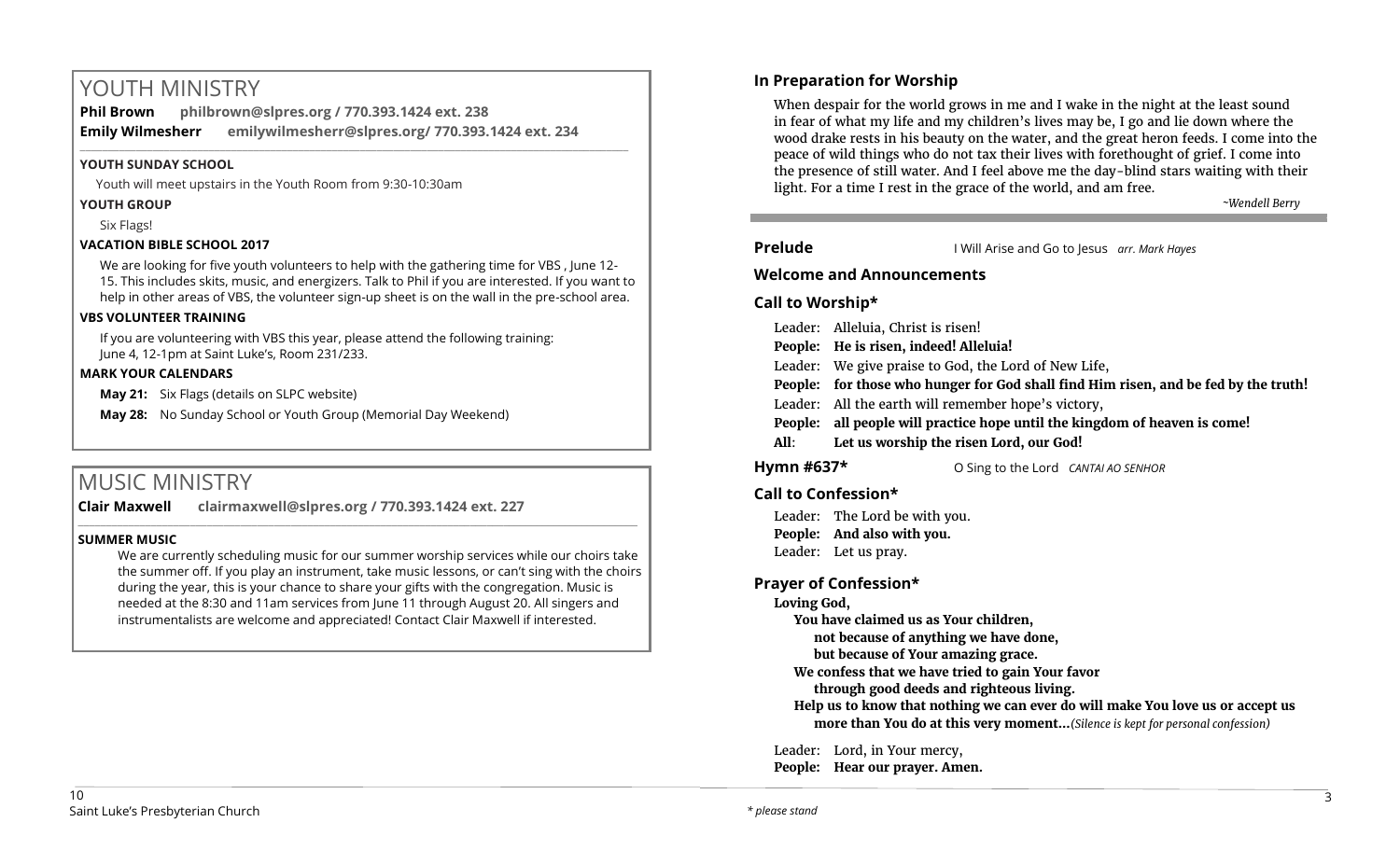## **Assurance of Forgiveness\***

#### **Song of Praise\* Praise God, from Whom All Blessings Flow** *LASST UNS ERFREUEN*

**Praise God, from whom all blessings flow. Praise God all creatures high and low. Alleluia, alleluia!** 

**Praise God, in Jesus fully known: Creator, Word and Spirit one. Alleluia, alleluia! Alleluia, alleluia, alleluia!** 

#### **Passing of the Peace of Christ\***

Leader: May the peace of Christ be with you. **People: And also with you.**

## **Prayer for Illumination**

**Scripture Lesson** Galatians 1:13-17; 2:11-21, *pages 187-188 of the New Testament* 

Leader: The Word of the Lord. **People: Thanks be to God.**

#### **Tell Us Our Story David Lower** *David Lower**David Lower**David Lower*

*Children are always welcome to stay in worship. If preferred, parents may take their child(ren) to the nursery.*

| Sermon                | Grace Notes                                      | David Lower |
|-----------------------|--------------------------------------------------|-------------|
| Hymn #649*            | Amazing Grace, How Sweet the Sound AMAZING GRACE |             |
| Affirmation of Faith* | Apostles' Creed                                  |             |

**I believe in God, the Father Almighty, Maker of heaven and earth, and in Jesus Christ, His only Son, our Lord; who was conceived by the Holy Ghost, born of the Virgin Mary, suffered under Pontius Pilate; was crucified, dead, and buried; He descended into hell; the third day He rose again from the dead; He ascended into heaven, and sitteth on the right hand** 

**of God the Father Almighty;**

# S P L A S H ! CHILDREN'S MINISTRIES

**Catherine Anne Thomas cathomas@slpres.org / 770.393.1424 ext. 228 \_\_\_\_\_\_\_\_\_\_\_\_\_\_\_\_\_\_\_\_\_\_\_\_\_\_\_\_\_\_\_\_\_\_\_\_\_\_\_\_\_\_\_\_\_\_\_\_\_\_\_\_\_\_\_\_\_\_\_\_\_\_\_\_\_\_\_\_\_\_\_\_\_\_\_\_\_\_\_\_\_\_\_\_\_\_\_\_\_\_\_\_\_\_\_\_\_\_\_\_\_\_\_\_\_\_\_** 

#### **SUNDAY SCHOOL SUMMER SCHEDULE**

We will NOT have Sunday School for children on Memorial Day weekend.

Sunday, June 4, Stay tuned for a Pentecost Surprise!

Sunday, June 11, our K-5th grade kids will have loads of fun in the Great Hall for relays and Bible games with a focus on sportsmanship and teamwork. Our preschool friends will love "Eye-Popping Bible Lessons" in Room 120.

#### **VBS VOLUNTEER TRAINING NEWS**

Fun Factory "employees" are encouraged to attend a training sessions:

~ **Sunday, June 4** from 12-1pm, Room 231/233, light lunch and drinks provided

*Childcare is available by reservation only for the June 4 session. We'll provide a spot for your child If you contact [lizcatlett@slpres.org.](mailto:lizcatlett@slpres.org) Please pack a lunch pail for your small factory workers!*

#### **BUT WAIT, SOME GEARS ARE MISSING!**

We have a four large gears and many more small ones that are still missing from our VBS Fun Factory! Our biggest needs are two adults for Preschool Bible Adventures (to present the daily Bible story and activity to individual preschool classes in the Book Hive) and two adults for Preschool Kid Vid Cinema (the daily video clip and discussion with individual preschool classes in the chapel). We also have many other age level leaders' spots still open for both adults and youth helpers. Finally, if you can only help out a day or two, we need some adult "floaters" to fill in where needed most. If there's any way you can swing some shifts in our Fun Factory from June 12 - June 15 (that's Monday through Thursday mornings), please sign up on the board in the main lobby OR email [cathomas@slpres.org.](mailto:cathomas@slpres.orgThanks)

#### **FOOD FOR THE FUN FACTORY!**

Our VBS program needs to feed a lot of people! There are two ways to help:

**Pick a Gear or Two!** Beginning this coming Sunday, look for our "gears" labeled with snack items for our students. Take as many as you like, purchase the requested item or items, and bring your snack contribution to the marked container in the main lobby by Sunday, June 4. Please note that whenever a particular brand is requested, it's because our snack directors know that it's produced in an allergy-safe facility. Thanks for keeping our little Fun Factory workers fed! Many thanks to Carol Waller for heading up this operation.

**Bring Treats for the "Break Room"!** Watch soon for a Sign-Up Genius (in next week's Highlights and on our VBS page of the Saint Luke's web site) that lists the things our adult and youth VBS leaders will need to fuel them through their factory shift. We'll need everything from bagels and coffee to veggies and dip. We are grateful to Cailin Thelen for supervising this popular part of our Fun Factory!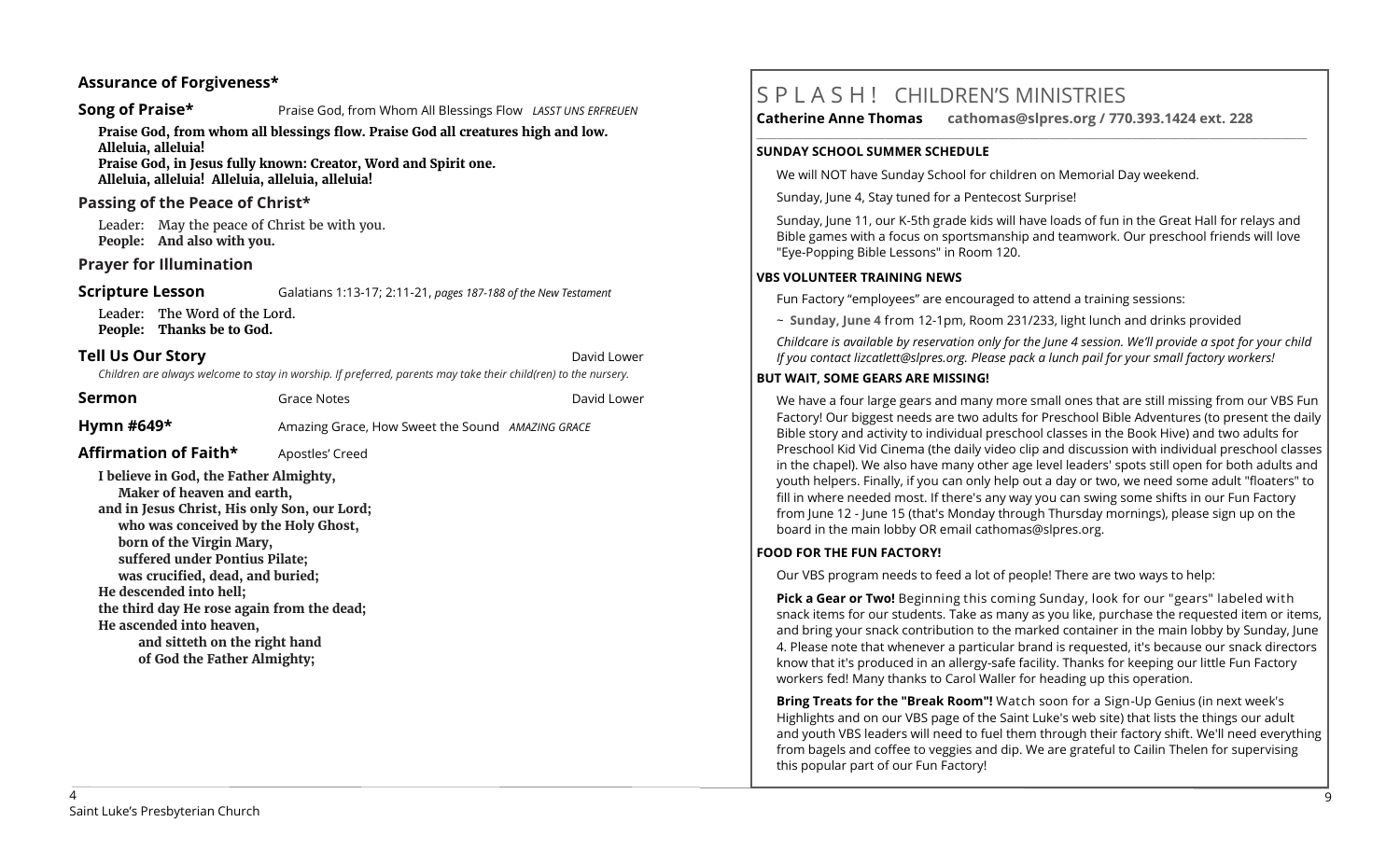# ADULT MINISTRY

**Shannon Dill shannondill@slpres.org / 770.393.1424 ext. 229**   $\_$  ,  $\_$  ,  $\_$  ,  $\_$  ,  $\_$  ,  $\_$  ,  $\_$  ,  $\_$  ,  $\_$  ,  $\_$  ,  $\_$  ,  $\_$  ,  $\_$  ,  $\_$  ,  $\_$  ,  $\_$  ,  $\_$  ,  $\_$  ,  $\_$ 

## **ADULT SUNDAY SCHOOL**

Classes meet between the worship services, 9:30-10:30am. Descriptions of current groups are available on our website (slpres.org) or http://bit.ly/AdultSundaySchool. Please join us!

# **FRIDAY MORNING MEN'S BIBLE STUDY**

Fellowship and Bible study every Friday from 6:40-8am in the Parlor with Dan Joyce.

# **DISCIPLE SERIES**

The final study in the Series, *Christian Believer,* focuses on essential doctrines of the Christian faith and makes connections between the doctrine and daily living. Classes are Tuesdays, 7-9pm.

# **BIBLE STUDY: "WAYFARERS"**

Come join David, Shannon or Phil as this week's preacher leads a study of the scripture for the upcoming Sunday's worship. Meet on Wednesdays at 10am in the church library.

Apostles' Creed *(continued)*

**from thence He shall come to judge the quick and the dead. I believe in the Holy Ghost; the holy catholic Church; the communion of saints; the forgiveness of sins; the resurrection of the body; and the life everlasting. Amen.**

## **Prayers of the People The Lord's Prayer**

**Our Father, who art in heaven, hallowed be thy Name, thy kingdom come, thy will be done, on earth as it is in heaven. Give us this day our daily bread; and forgive us our debts, as we forgive our debtors; and lead us not into temptation, but deliver us from evil. For thine is the kingdom, and the power, and the glory, forever. Amen.**

# **Offering Invitation**

*Giving is a tangible sign of worship. If you give electronically, there is a blue, laminated, electronic giving card in the pew rack to place in the offering plate as it is passed.*

# **Offertory**

**Song of Thanksgiving\*** Now Thank We All Our God *NUN DANKET ALLE GOTT* 

**All praise and thanks to God, who reigns in highest heaven, to Father and to Son and Spirit now be given: the one eternal God, whom heaven and earth adore, the God who was, and is, and shall be evermore.** 

**Prayer of Dedication\***